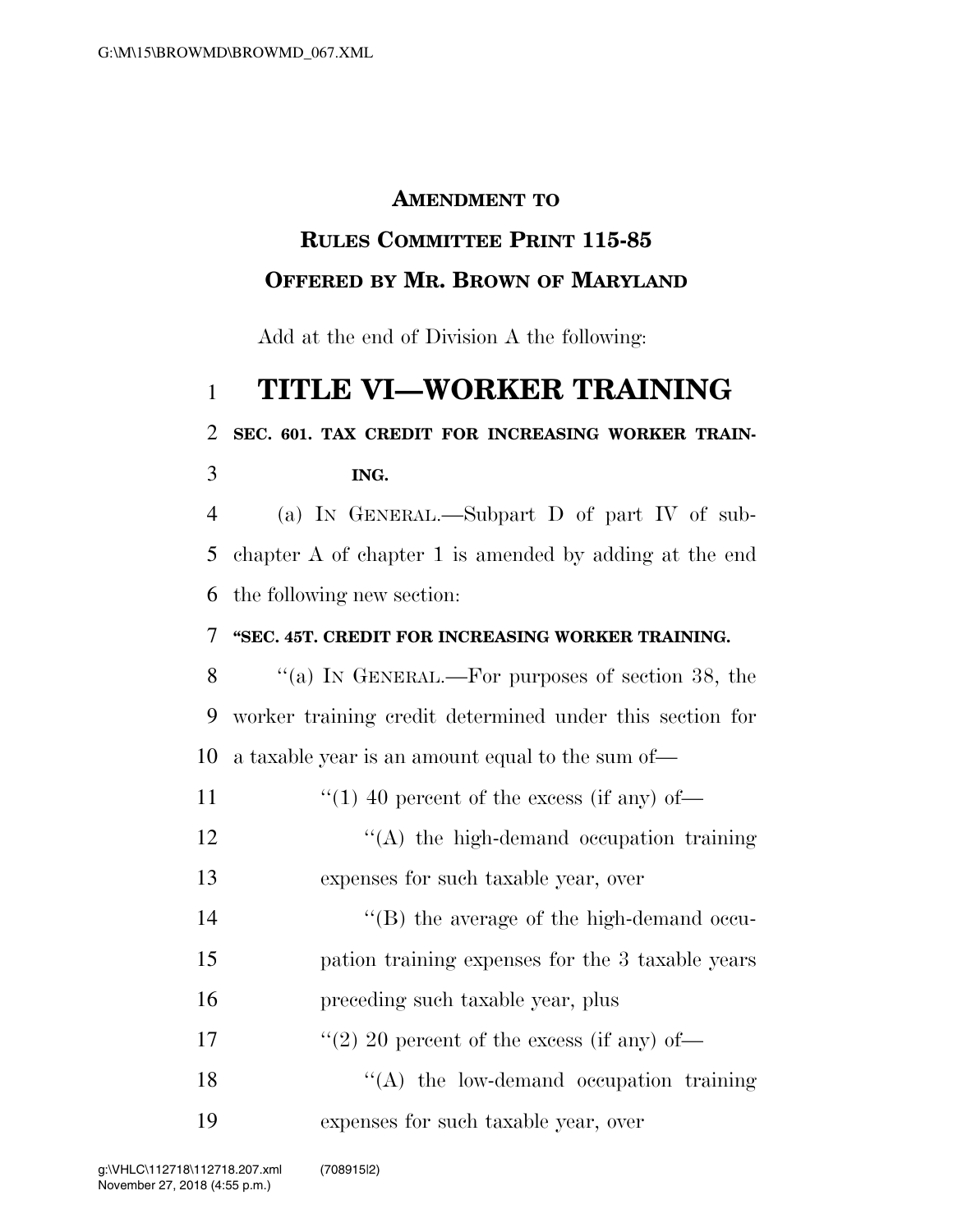$\Omega$ 

| $\mathbf{1}$   | $\lq\lq$ the average of the low-demand occu-          |
|----------------|-------------------------------------------------------|
| $\overline{2}$ | pation training expenses for the 3 taxable years      |
| 3              | preceding such taxable year, plus                     |
| $\overline{4}$ | "(b) DEFINITIONS.—For purposes of this section—       |
| 5              | "(1) HIGH-DEMAND OCCUPATION TRAINING EX-              |
| 6              | PENSE.—The term 'high-demand occupation train-        |
| 7              | ing expense' means, for a taxable year, any qualified |
| 8              | training expense for programming required for, or     |
| 9              | designed to lead to employment in, an occupation      |
| 10             | that the Secretary of Labor has determined is ex-     |
| 11             | pected to experience not fewer than 20 percent occu-  |
| 12             | pational openings for the 10-year period beginning    |
| 13             | with calendar year beginning in such taxable year.    |
| 14             | "(2) LOW-DEMAND OCCUPATION TRAINING EX-               |
| 15             | PENSE.—The term 'low-demand occupation training       |
| 16             | expense' means any qualified training expense for     |
| 17             | programming required for, or designed to lead to      |
| 18             | employment in, an occupation other than an occupa-    |
| 19             | tion described in paragraph (1).                      |

20 "(3) QUALIFIED TRAINING EXPENSE.—

21 "(A) In GENERAL.—The term 'qualified training expense' means amounts paid or in- curred by an employer for a qualified training program for non-highly compensated employee.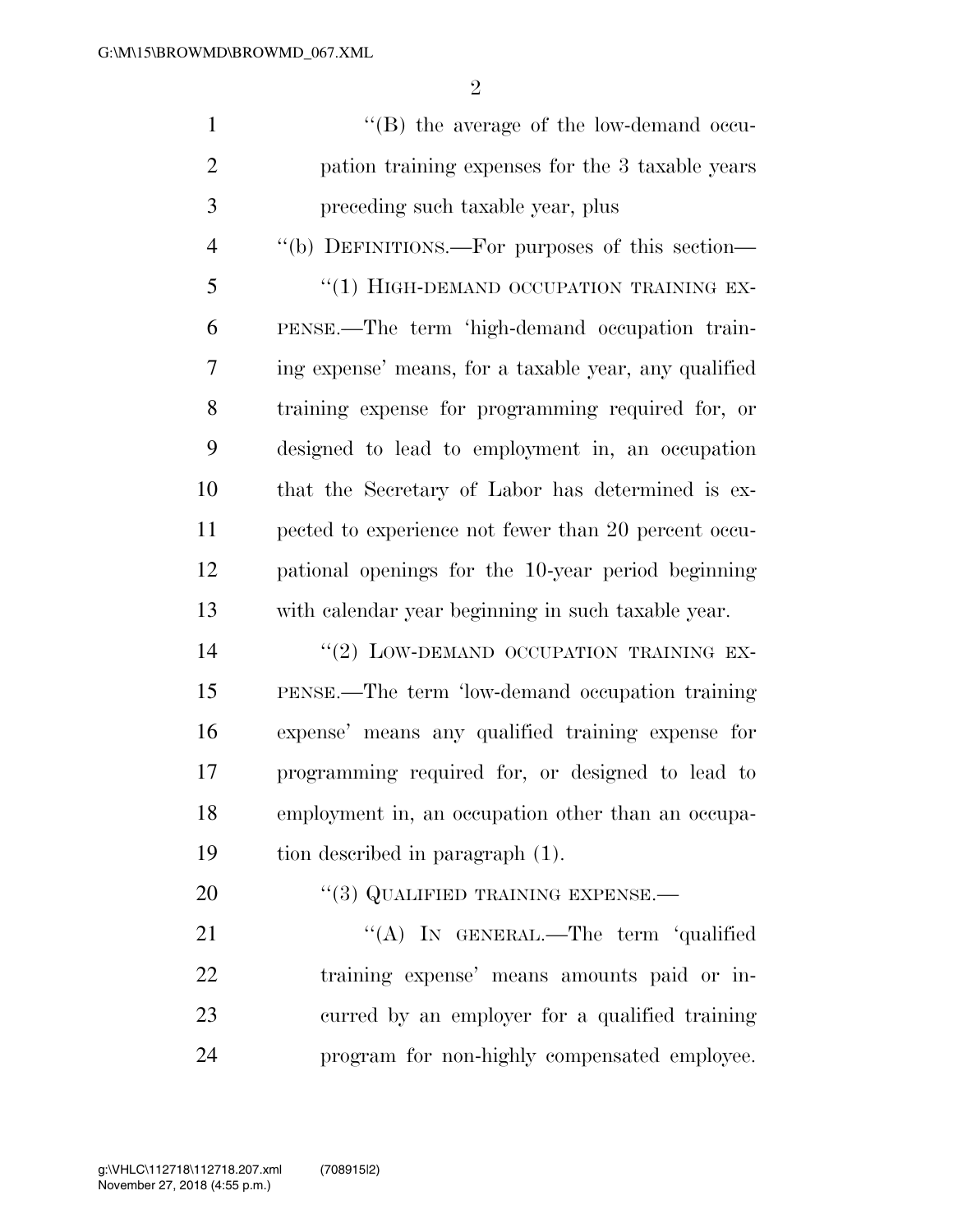| $\mathbf{1}$   | "(B) EXCLUSION.—The term 'qualified               |
|----------------|---------------------------------------------------|
| $\mathfrak{2}$ | training expense' shall not include any amounts   |
| 3              | paid for meals, lodging, transportation, or other |
| $\overline{4}$ | services.                                         |
| 5              | "(4) QUALIFIED TRAINING PROGRAM.—                 |
| 6              | "(A) IN GENERAL.—The term 'qualified              |
| $\overline{7}$ | training program' means any of the following:     |
| 8              | "(i) An apprenticeship program reg-               |
| 9              | istered under section 1 of the Act of Au-         |
| 10             | gust 16, 1937 (commonly known as the              |
| 11             | 'National Apprenticeship Act'; 29 U.S.C.          |
| 12             | $50$ et seq.).                                    |
| 13             | "(ii) A program to obtain a recog-                |
| 14             | nized postsecondary credential (as such           |
| 15             | term is defined in section $3(52)$ of the         |
| 16             | Workforce Innovation and Opportunity).            |
| 17             | "(iii) A program eligible to receive              |
| 18             | funds under the Carl D. Perkins Career            |
| 19             | and Technical Education Act of 2006               |
| 20             | "(iv) Any other program designated                |
| 21             | by the Secretary of Labor or the Secretary        |
| 22             | of Education for purposes of this section.        |
| 23             | $``(5)$ NON-HIGHLY COMPENSATED EMPLOYEE.—         |
| 24             | The term 'non-highly compensated employee' means, |
| 25             | with respect to a taxable year, an employee—      |